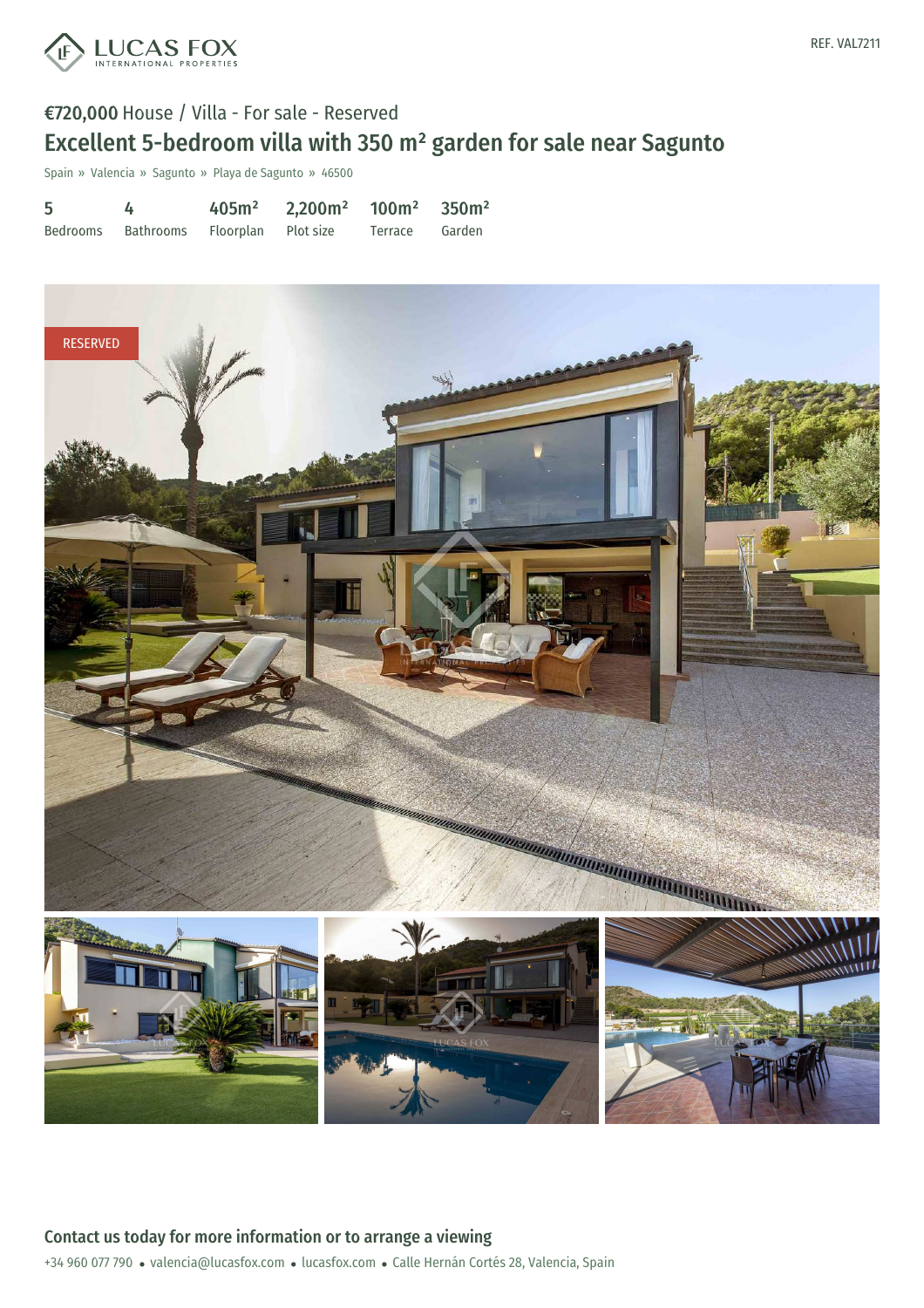

## €720,000 House / Villa - For sale - Reserved Excellent 5-bedroom villa with 350 m² garden for sale near Sagunto

Spain » Valencia » Sagunto » Playa de Sagunto » 46500

5 Bedrooms 4 Bathrooms 405m² Floorplan 2,200m² Plot size 100m² Terrace 350m² Garden

#### **OVERVIEW**

### Live in a natural park overlooking the sea. Nature, tranquillity and proximity to all amenities.

Just 10 minutes from international schools such as Caxton College, this property is located within the limits of the "Romeu" Natural Area, in the area of the Sierra Calderona. The city of Valencia is just over 20 minutes away.

Very close to the city of Sagunto and less than 10 minutes from the beaches of Sagunto, Almenara and Canet, we find this wonderful property in which all the details have been taken care of.

The plot has a large fully equipped barbecue with refrigerator, dishwasher, electric stove, Argentine grill, paellero, etc.

The main house has two floors. In the upper part there is the large, fully glazed living room with views of the sea, the mountains and the town and the Roman castle of Sagunto. There is direct access to the rest area, which consists of 3 large bedrooms, 2 bathrooms and a fourth bedroom that serves as a dressing room.

On the ground floor there is a spacious room with billiards, TV area and a fully equipped bar counter. Attached to this room is a bedroom and a bathroom. In front of this room we find a huge esplanade where the porch, the barbecue, a fountain and a 12 x 6 metre infinity pool. The pool has a jacuzzi and a counter current swimming pump. Moving on, there is also a small guest apartment with its corresponding bathroom.

At a lower level there is a Mediterranean kitchen garden, a large fully heated cellar, a room for the pool treatment plant and a tool room.



[lucasfox.com/go/val7211](https://www.lucasfox.com/go/val7211)

Mountain views, Sea views, Garden, Swimming pool, Terrace, Jacuzzi, Natural light, Wooden flooring, Parking, Air conditioning, Alarm, Barbecue, Built-in wardrobes, Chill out area, Double glazing, Equipped Kitchen, Exterior, Heating, Playground, Security, Storage room, Utility room, Views, Walk-in wardrobe